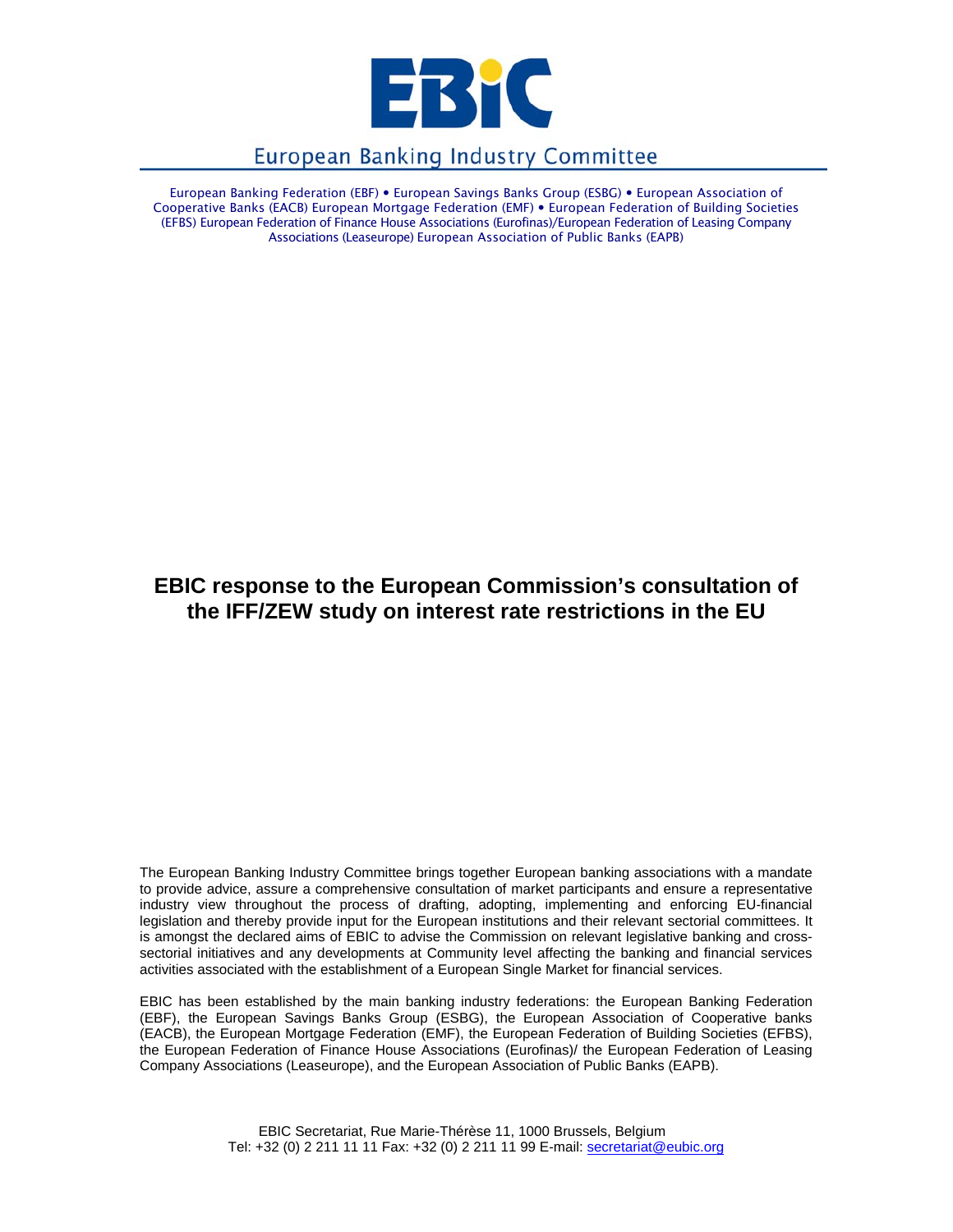

#### **Introductory Observations**

The European Banking Industry Committee (EBIC) welcomes the opportunity to respond to the European Commission's consultation on the IFF/ZEW study on interest rate restrictions in the EU.

As mentioned in its letter to the European Commission dated 7 July 2010, EBIC member associations are committed to cooperate with the Commission on interest rate restrictions (IRR) and remain available for any future discussions on the subject matter.

The EBIC response shall be read in conjunction with responses from national associations or individual providers for further technical observations on local regulatory frameworks.

## **Consequences of IRR on European markets**

Interest rate restrictions are a complex regulatory mechanism that has far reaching economic consequences. We believe that any statutory intervention in this field would undoubtedly have a substantial impact on market characteristics and business structures.

Unlike other types of regulatory instruments, statutory interest rate restrictions are not directly aimed at guiding lending institutions' behaviour (e.g. types of information to be provided to applicant borrowers, acceptable commercial practices, rules for the settlement of dispute etc.) but have a clear implication on lenders pricing flexibility and, as a consequence, on both institutions' business orientations, strategies or structure and products on offer.

As evidenced by the IFF/ZEW's inventory of existing interest rate restrictions, the nature and content of regulatory frameworks in force differ largely across Europe. Their origins, underlying objectives and the social and historical context in which these frameworks have been promoted also vary between EU Member States. We take the view that this variability makes it very complex, if not impossible, to draw uniform conclusions on the subject matter.

#### **Parameters for the debate**

EBIC believes that, in general, the IFF/ZEW study provides a starting point to reflect on interest rate restrictions. A number of key elements, notably on local regulatory frameworks must however be clarified.

In parallel, we believe that a number of the consultants' general developments are irrelevant for the issues at stake. An important concern for us is the references to ancillary services such as payment protection insurance (PPI) or cash withdrawal. For example, it is claimed that PPI has "developed into a general outsourcing of credit risks at the cost of the consumer". We do not recognize this to be the case. Rather, PPI enables consumers facing difficulties to make repayments. This is a responsible way for consumers to manage their finances. The study goes on to make subjective statements about the products being "disadvantageous and extremely costly".

EBIC members believe that these developments should be excluded from this discussion. Interest rate restrictions are a regulatory tool that has been used by a limited number of Member States to respond to specific local situations and whose consequences must indeed be analysed. The discussion on interest rate restrictions should however focus on a limited number of elements. Shortcuts and digressions should be avoided at all costs.

This is a pre-condition to further discuss efficiently this subject at European level.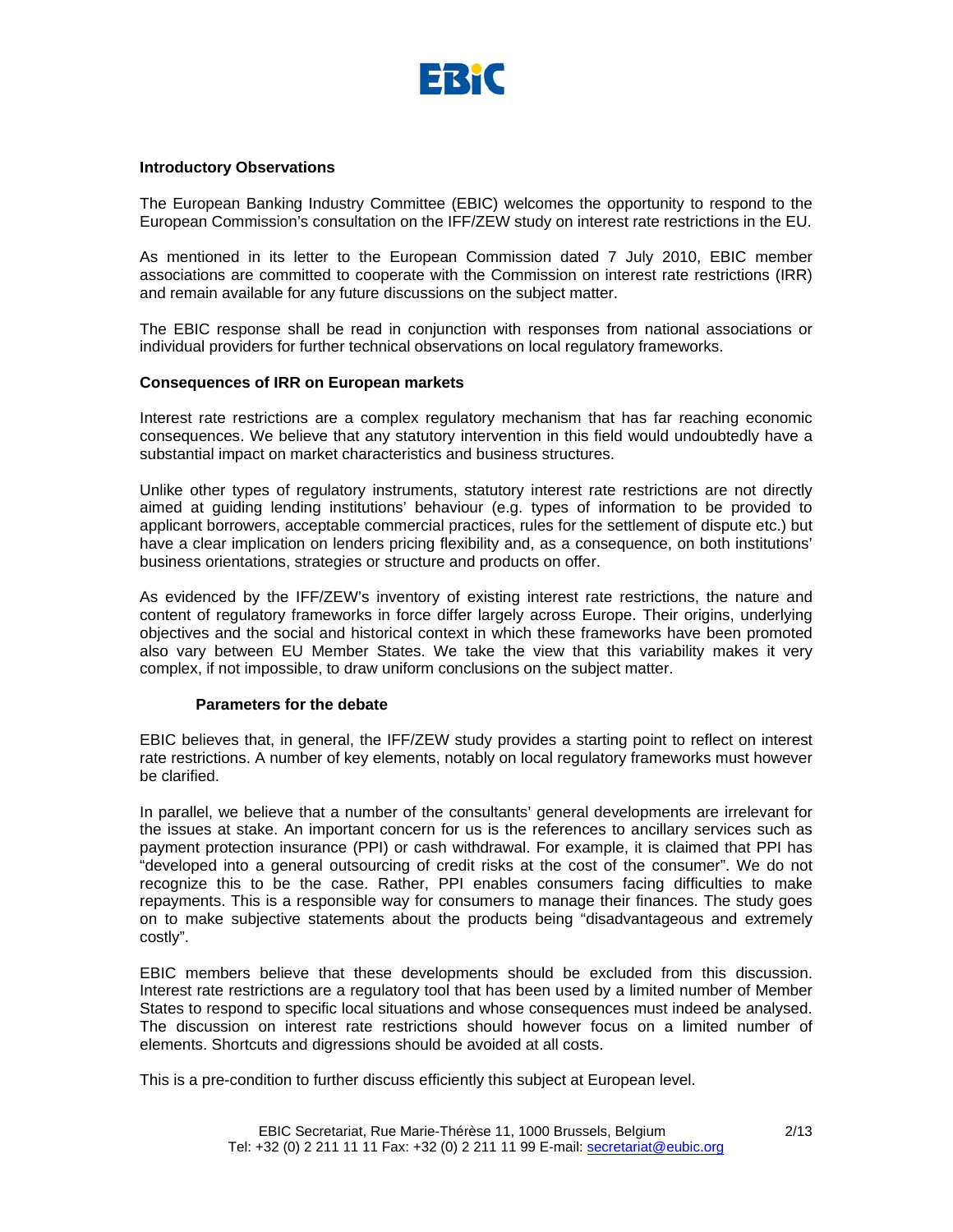

# **White Paper on EU Mortgage Credit Markets**

The issue of interest rate restrictions was first mentioned in the 2007 European Commission's White Paper on the Integration of EU Mortgage Credit Markets. It is in this context that the potential impact of interest rate restrictions on the cross-border circulation of products was first highlighted.

EBIC members believe that the issue of interest rate restrictions should therefore be discussed against this backdrop i.e. to assess whether interest rate restrictions may constitute an impediment to product innovation, product diversity and cross border activity of lenders. In parallel, EBIC took note of the Commission's intention to also assess whether such restrictions reduce the likelihood of high levels of defaults, foreclosures and evaluate its wider economic and social consequences. We believe that the consultants' findings provide key elements in this respect.

Most importantly, we take the view that a first step should consist in identifying whether there are any problems of European dimension in these fields, and if so, what are the possible tools to mitigate any identified problems (including existing national and European legislations).

Interest rate restrictions are a specific regulatory tool out of many others. The organisation of each national market results from the balance of a set of rules and usury is only one of these rules. Modifying rules on usury could have a domino effect on the whole functioning of the involved markets. Beyond the technical and inherently local nature of interest rate restrictions mechanisms, we believe that if specific problems are identified in the field of consumer lending, all types of possible interventions should be considered including the review of existing regulatory corpus and self-regulatory business adjustments. At this stage we fail to understand what issue of European dimension would require further specific regulatory intervention.

# **Existing regulatory framework**

Consideration should also be given to the existing regulatory environment and ongoing initiatives.

In the field of consumer credit, a major step towards a high level of consumer protection across the EU and of a Single Market was achieved with the adoption of Directive 2008/48/EC on credit agreements for consumers (the Consumer Credit Directive – CCD) ( ). The CCD was adopted on 23 April 2008 after more than five years of intense discussions amongst all interested parties. This new European regulation covers all aspects of the consumer credit lending transaction. The transposition of the CCD into Member States legislation brings substantial modifications to lenders' business practices. This is the reason why we would recommend a thorough assessment of CCD impact before enacting another major legislation at European level.

In the field of mortgage credit, it is worth highlighting the ongoing regulatory proposal on "responsible mortgage lending and borrowing". It is obviously premature to draw any conclusions on the impact of this particular initiative.

We appreciate that these European regulations may not have a direct impact on interest rate levels. However, their objectives are congruent with those of local initiatives in the field of interest rate restrictions. This element should therefore be taken into account.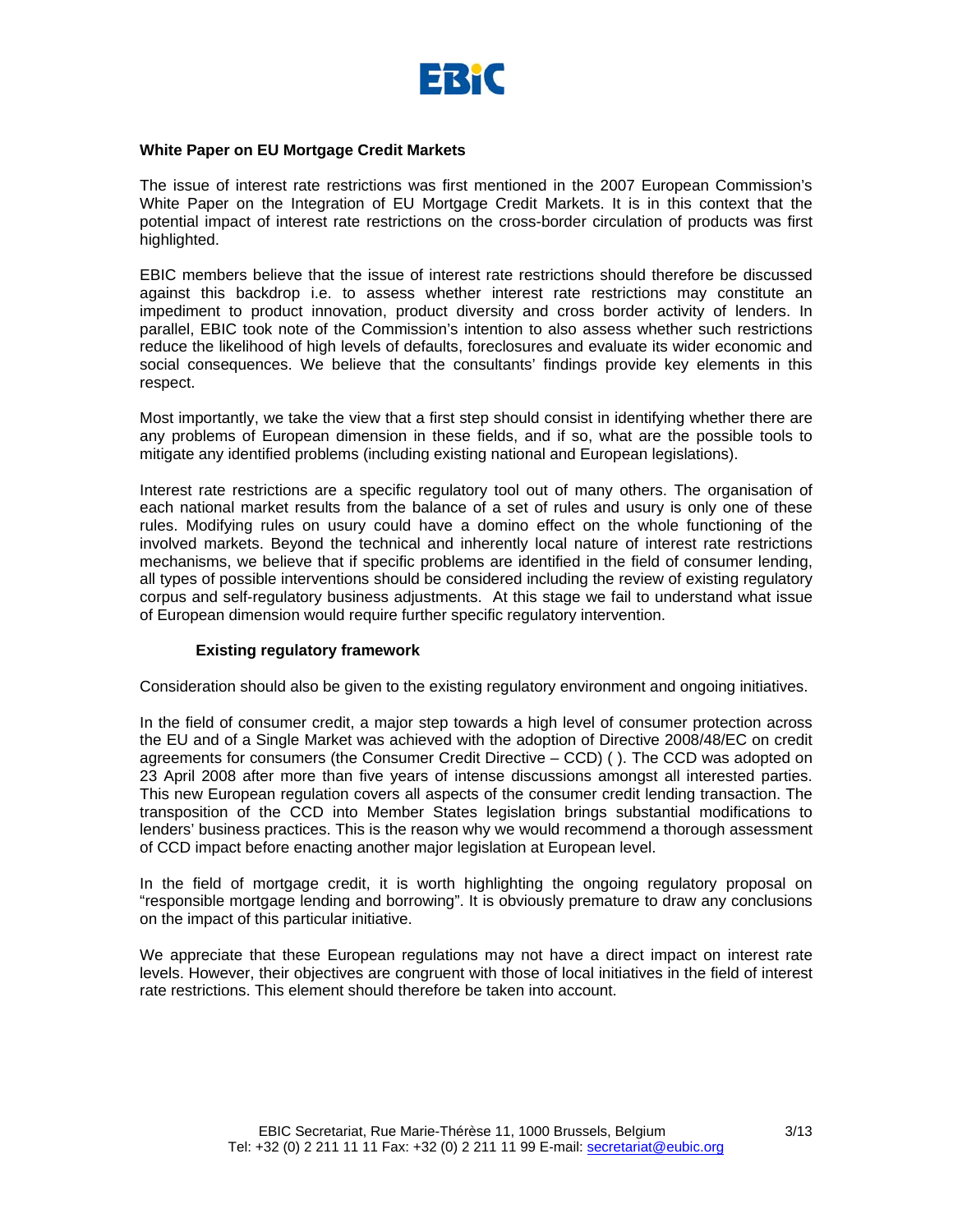

*(1) Do you think that the inventory of IRR presented in the study accurately reflects the reality in EU27? If not, please explain why, and what information you think is missing or incorrect.*

On the whole, the study accurately presents national regulatory frameworks. However, EBIC wishes to bring a number of key clarifications to the inventory and description of local interest rate restrictions mechanisms:

**Sweden** 

# **1.1.3 General principles of IRR in national legislation – Table 3**

Denomination of usury should be *Ocker*

# **1.2.2.4 Levels of default interest rate ceilings and statutory default interest rates – Table 17**

The statutory default interest rate applies both to consumer and business credits.

The statutory default interest rate consists of *RRI + 8pp or otherwise agreed.* 

## **1.4.2 Implementation of CCD 2008**

The reference to a € 150 limit on micro-credit as a regulation affecting IRR is incorrect and should be modified. There is no such limit in the new Swedish consumer credit legislation.

## **1.4.3 Small amounts of credit – Table 23**

| Country       | Included Disclosure/IRR | Remark                                                       |
|---------------|-------------------------|--------------------------------------------------------------|
| <b>Sweden</b> | Yes/ <b>No</b>          | Consumer Credit Act<br>1.1.2011, micro-credit, short<br>term |
|               |                         | loans will then be included                                  |

#### **Austria**

Due to new regulations on the taxation of contracts, the taxation for credits as well as their extension has been omitted. Therefore the explicit mention of Austria on page 91 could be deleted (in force since 2011).

The concepts of 'good faith' and 'reasonableness' do as well apply to all civil law regulations and private contracts. Reference to Austria on page 118 is not adequate.

#### **Denmark**

Though not providing any specific rate ceiling, article 282 of the Danish criminal code provides the general framework for the control of usury in Denmark.

#### **1.4.4 Short-term loans**

Short-terms loans are covered by the Danish Consumer Credit act since 1 November 2010.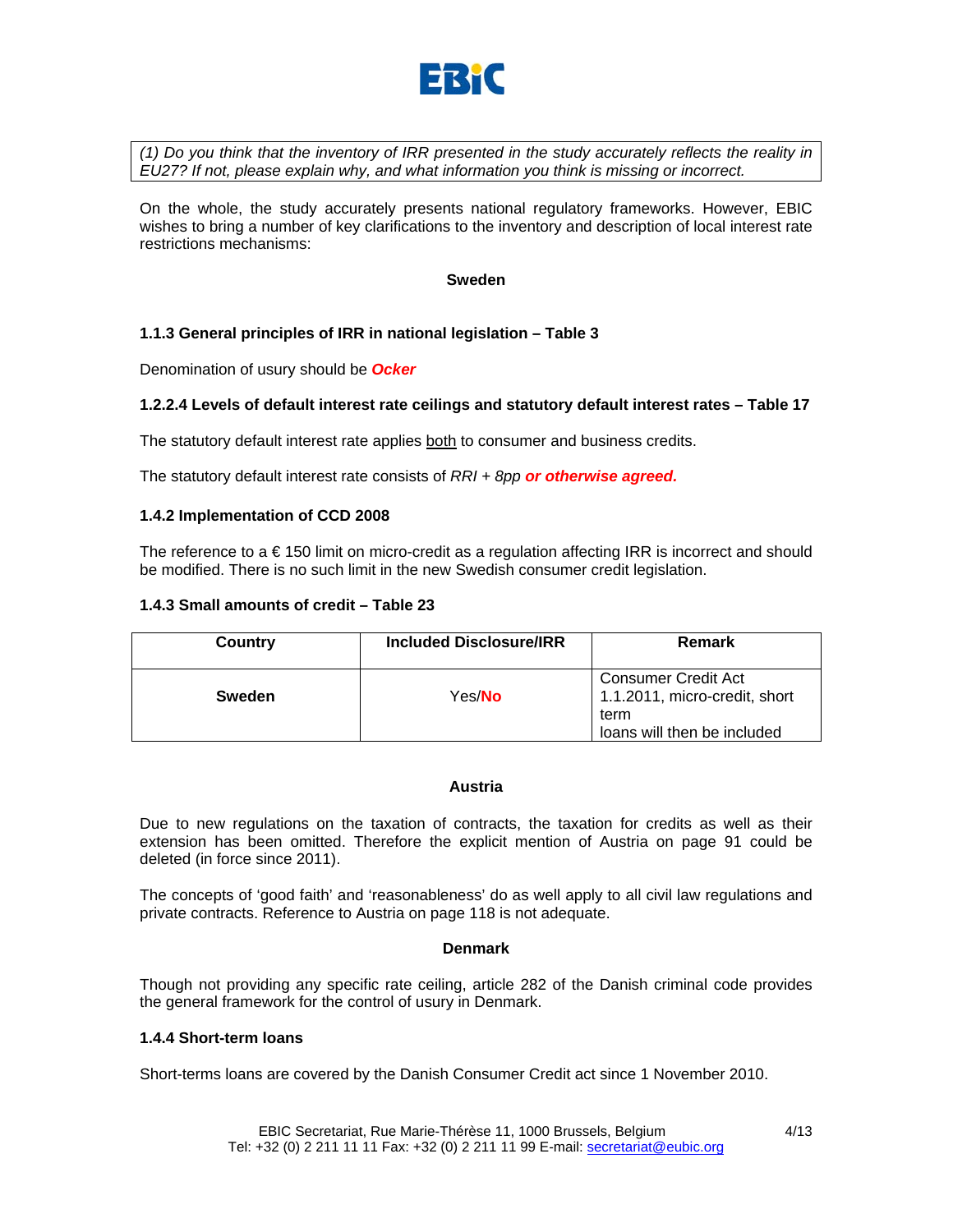

## **France**

# **1.2.1.1 Types of ceilings – Which Member States and at what levels?**

Table 8 mixes mortgage loans and consumer credit loans interest rates. This suggests a large interest rates spectrum that is irrelevant for the French market.

#### **1.2.1.3 Relative interest rate ceilings**

## *1.2.1.3.3 France*

- *France has a long history of using interest rate ceilings. Other than the interest rate ceilings in the 19th century that were abolished in civil transactions in 1918, the interest rate ceilings introduced in 1935 were modernised in 1966* **and 1989** *and its system is once again undergoing change.*
- *The reform law on usury ceilings* **adopted in July 2010 and which will be enforced in April 2011** *brought the following changes (…)*
- Three ranges will remain depending only on the amount of the loan and not on its nature. New categories will be :

| <b>New categories</b> | Loans under 3000 $\epsilon$     |  |
|-----------------------|---------------------------------|--|
|                       | Loans between 3000 € and 6000 € |  |
|                       | Loans more than 6000 $\in$      |  |

**Italy** 

#### **1 Legal survey of interest rate restrictions**

# **1.1.3 General principles of IRR in national legislation – Table 3**

| <b>Country</b> | <b>Denomination</b> | "exploitation"                                                                                        | "ceiling"                                                                                                                                                       | Other |
|----------------|---------------------|-------------------------------------------------------------------------------------------------------|-----------------------------------------------------------------------------------------------------------------------------------------------------------------|-------|
| <b>Italy</b>   | usura               | Art. 644 Criminal<br>Code<br>Art. 1815 Civil<br>Code<br><b>Both impacted</b><br>by Law 108 of<br>1996 | The ceiling<br>(differentiated in<br>24 categories) is<br>determined as<br>the $150\%$ of the<br>average rate of<br>each category in<br>the previous<br>quarter |       |

**1.1.3.3 Historical impact – Table 4**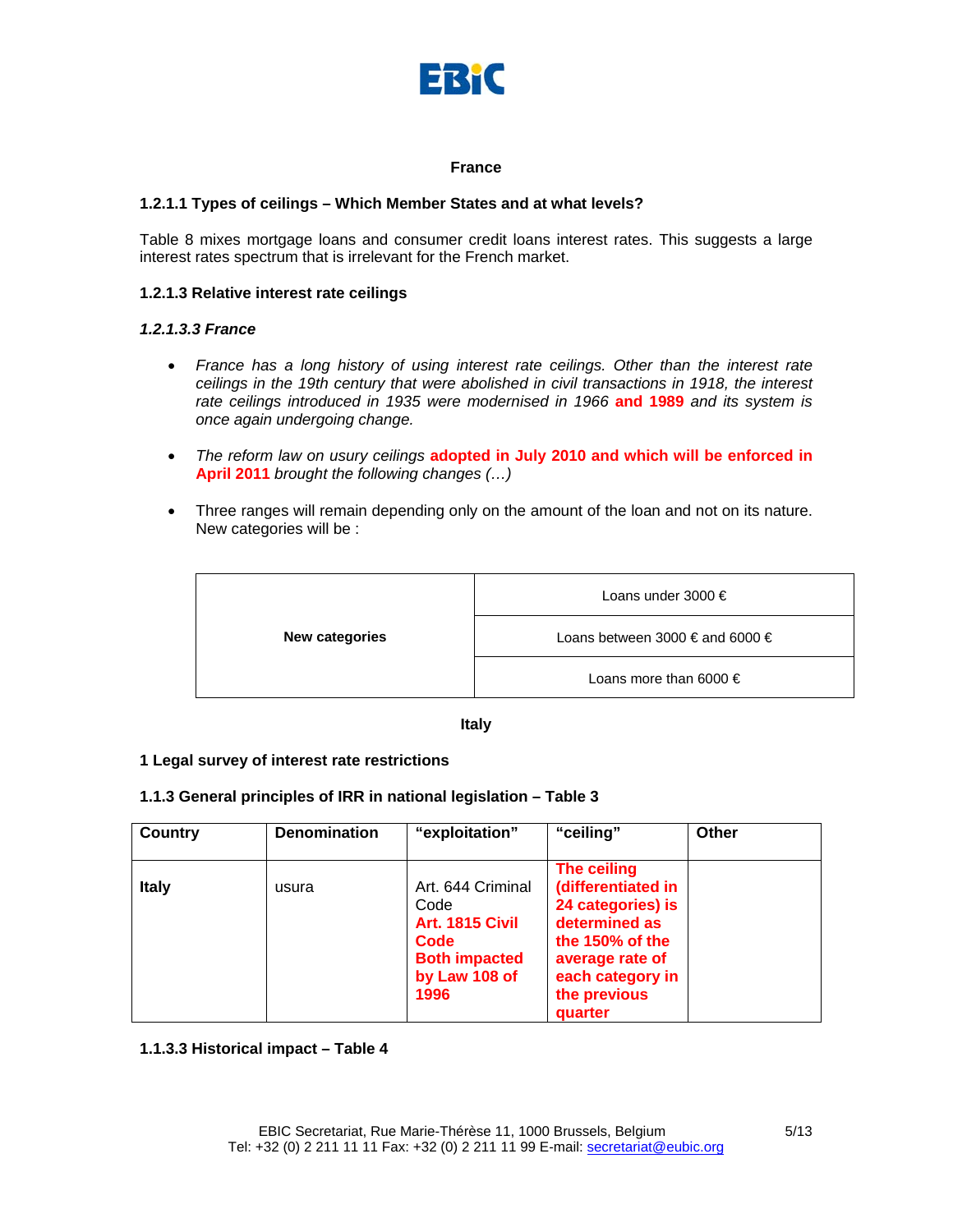

• *The usury threshold has been introduced,* **officially to enable judges to determine when there was a case of usury but, in fact** *to prohibit credit where providers can apply excessive interest rate to people with poor credit histories and consequently to counter the crime of usury, which was very widespread in the past* 

# **1.2 Direct IRR**

# **1.2.1 Contractual interest rate ceilings**

# **1.2.1.1 Types of ceilings – Which Member States and at what levels?**

• *There are four different institutions which can be involved, either alone or in combination with another institution, in fixing the maximum interest rates: the Central Bank, Government Administration, Legislator or Courts. While in*  $\frac{1}{2}$ *, Portugal and Malta the legislator fixes rate ceilings, in France, Belgium, Estonia and Poland (Lombard rate) it is the central banks that fulfil this task. Likewise, in Greece and Spain, the central bank is the core institution in so far as it fixes the legal interest rate upon which the IRR is based.*

# **[In Italy the criteria have been fixed by the law, the monitoring of market rates is done by the Bank of Italy and the threshold is published in a decree of the Ministry of the Economy].**

| <b>Member State</b> | <b>Maximum APR</b><br>in Consumer<br><b>Credit</b> | Average<br><b>Interest Rate</b> | <b>Scope</b> | <b>Comments</b>                                                                                                                                                                                                                                                                               |
|---------------------|----------------------------------------------------|---------------------------------|--------------|-----------------------------------------------------------------------------------------------------------------------------------------------------------------------------------------------------------------------------------------------------------------------------------------------|
| <b>Italy</b>        | $4.02\%$<br>25.92%                                 | $2.68% -$<br>17.28%             | All          | Maximum APR<br>equals a relative<br>150% of average<br>APR computed by<br>Ministry of Economy<br>and Finance every 3<br>month depending on<br>credit type and<br>amount: from $4.02\%$<br>(variable rate)<br>mortgage) to 25,92%<br>(revolving loans).<br>There are 24 different<br>ceilings. |

*Table 8: Interest rate ceilings in the EU as of February 2011*

# **1.2.1.3.6 Italy**

- *Usury is a criminal offence in Italy and it provides a detailed system of usury ceilings based on 50% above calculations of the average charges in the market (APR or 'TEGM') for different types of credit and different credit amounts.***. The calculation of TAEG and the calculation of TEGM are based on some different elements for example taxes are now included in the new APRC but they are excluded in the usury calculations.**.
- *The types of credit are decided every year by* **the ministry of the Economy while** *Banca d'Italia, collects data from all the credit providers*.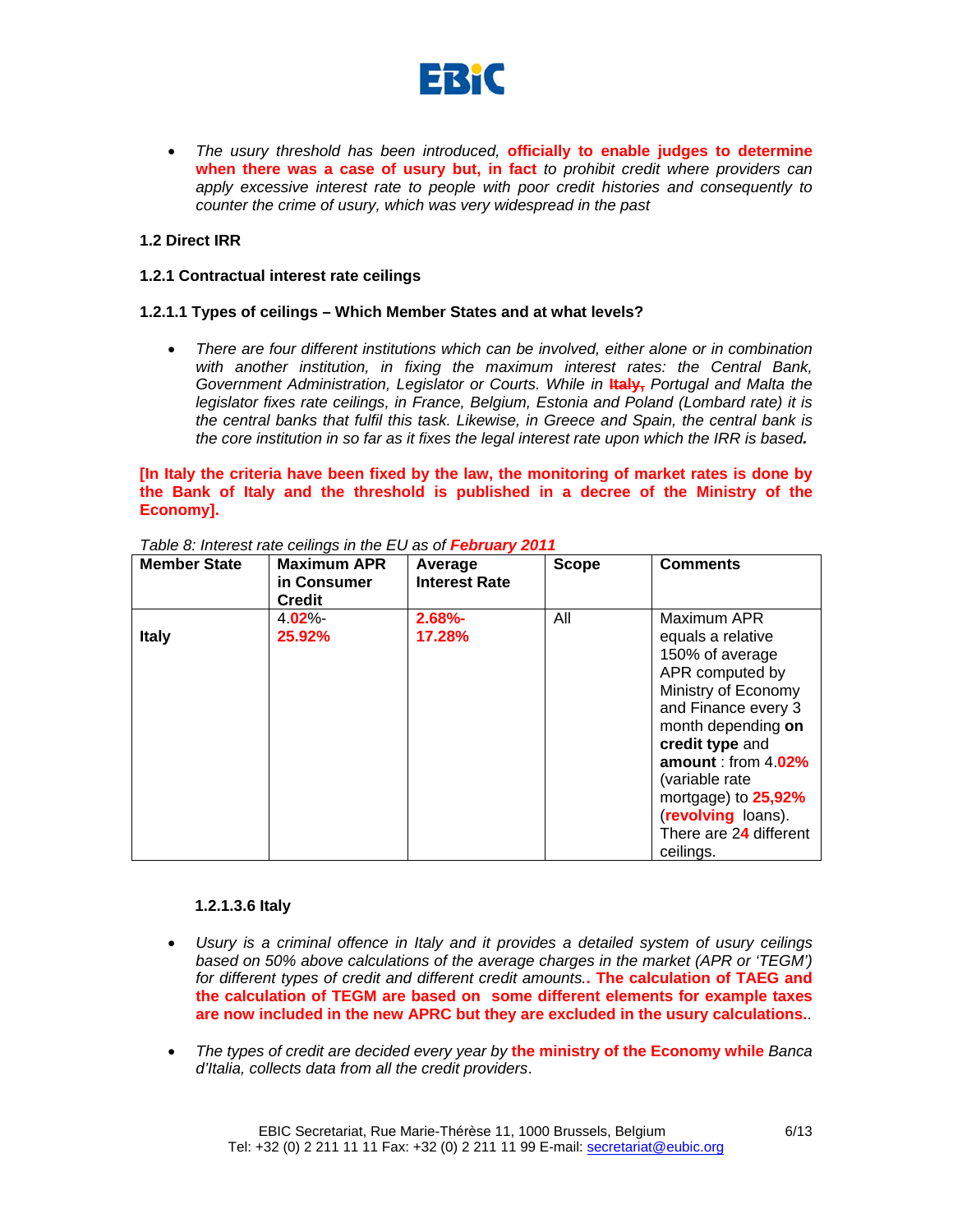

- *The rate ceilings are adjusted every three months by the Ministry of Economy and Finance, who approves the rates by decree and are published in the Italian Official Journal (Gazzetta Ufficiale).* **Furthermore, Italy has now explicitly harmonised the calculation of the APRC in usury with the APRC in price disclosure according to CCD 2008.**
- *The law provides that in the costs used to determine the ceilings, the overrunning fees (i.e. commissione di massimo scoperto - CMS and commissione di affidamento) are included.*

# **1.2.2.3.3 Default interest rate ceilings based on an objective reference rate**

• *The default interest rate ceiling may also be based on the usury ceiling which in turn is based on an objective reference index. To give an example, in Italy, Law 108/1996*  **indicates** *the usury ceiling not only for contractual interest rates, but also for default interest rates. As mentioned above, Banca d'Italia calculates the average contractual rates – TEGM – for various types of credit* **and monitors** *the average additional value of default interest rates in the credit market. The default interest rate ceiling is therefore based on* **the result of the monitoring** *and then increased by* **50%.**

#### **Belgium**

## *1.2.1.3.4 Belgium*

- For consumer credit there are provisions on the maximum APR. The **normal calculation of** *APR is determined by Royal Decree* **(art. 21, § 2 WCK - Consumer Credit Act).** *But the APR is only the representation of the total cost of credit. It is nowhere used to calculate these cost for which other parameters especially the borrowing rate is used. In so far the government can determine the maximum* **total** *costs of credit, it can also set the maximum borrowing rate and, in the occurring case, the maximum recurring costs and the maximum non-recurring costs vis-à-vis a revolving credit account (art. 20, §2 WCK).*
- **Consumer credits with a credit term of more than 5 years can be sold with variable interest rates**.
- *In this case additional rules apply the change of the APR according to article 9 WHK (Mortgage Credit Act) stipulating the rules on variable rate mortgage loans - art. 30, §2 WCK. For revolving credit accounts there is a specific rule providing for an absolute maximum interest rate. Art. 4, §4 of the Royal Decree of 4 August 1992 on the costs, percentages, the duration and the terms of repayment of the consumer credit stipulates that "if the revolving credit account foresees various borrowing rates depending on the drawdowns or on the instalments, none of these borrowing rates may be higher than the maximum APR determined in function of the amount of credit".*

**[The law regarding consumer credit WCK was adopted on December, 1st 2010, after the transposition of the CCD. It is now the borrowing rate which can be adapted. We don't see a reason for the assertion that the regulation for revolving credit accounts is stricter than for other credit types : the legal maximum APRC cannot be exceeded for all types of credit. This legal maximum APRC cannot be exceeded in the case of adaptation of the borrowing rate in consequence of variation of the interest rate].**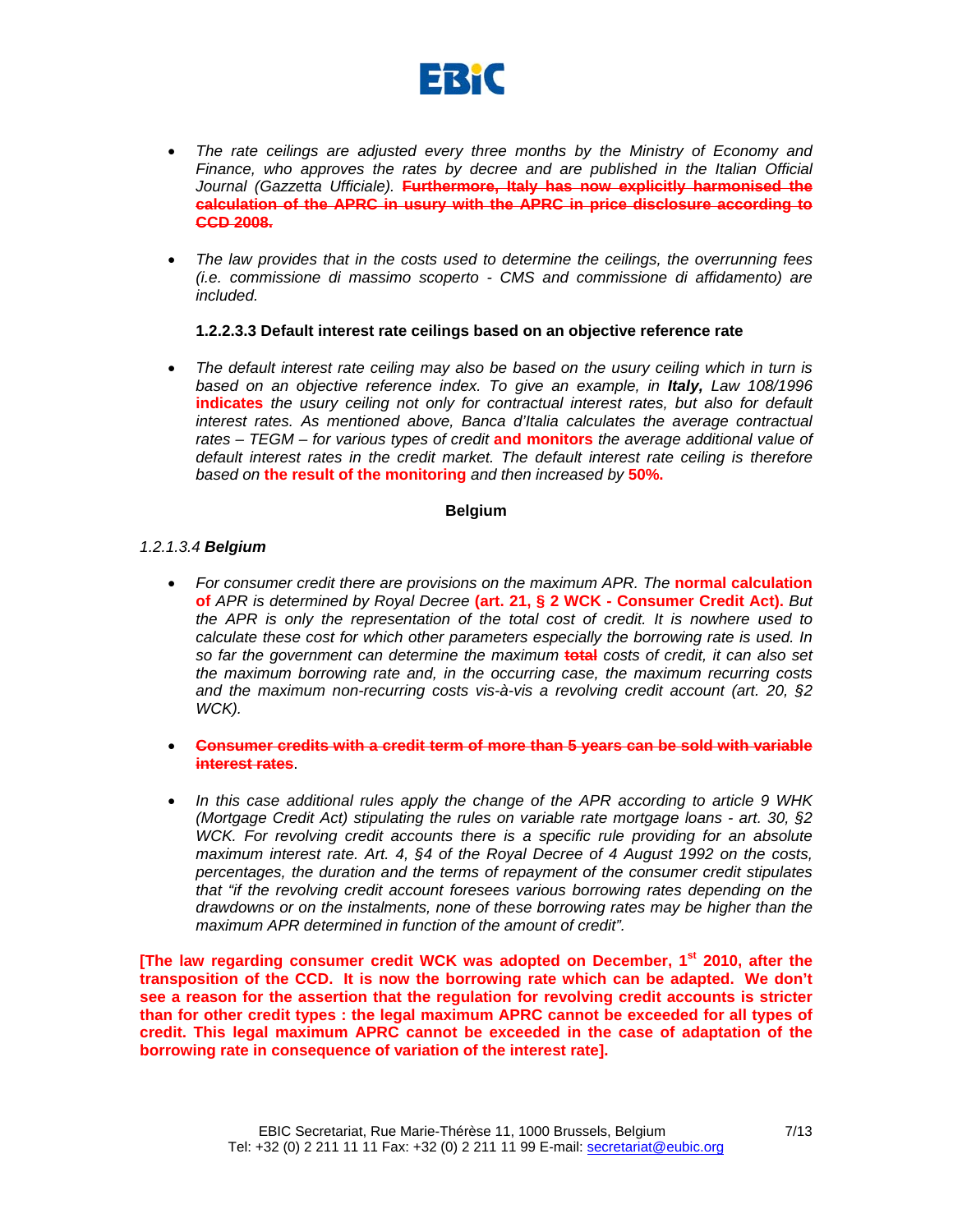

• *Overdrafts on bank accounts, which fall outside the scope of the WCK, are regulated by the law of 14 May 2001. This law applies to every bank account opened by a consumer at a bank or at the Postal Office and on which a debt balance occurs to which the WCK does not apply (art. 2 of the aforementioned law). The annual borrowing rate is capped to the maximum APR applicable pursuant to the WCK on open-ended revolving credit accounts where the total amount of credit does not exceed EUR 1,250. The costs linked to the credit cards do not need to be included in the total cost of the credit (art. 3).* 

# **[The law of May, 14th 2001 has been abrogated. The WCK applies now also to overdrafts and the same legal maxima apply to all credit openings].**

• *The maximum APR for consumer credit in Belgium is based on a hybrid of mechanisms. While initially set as absolute rate ceilings, through a rather sophisticated ceiling setting mechanism, the ceilings are now relative ceilings since the setting of the ceiling level is dependent on changes to determined reference rates. The reference indices, which determine changes made to the ceiling, and the calculation method for mortgage loans are set by the King (by Royal Decree) after consulting the Banking, Finance and Insurance Commission ("CBFA") (art. 9, §1, 3° WHK). Using monthly computed reference indices for variable rate mortgage loans on the basis of a constant-maturity yield curve, published by the Securities Regulation Fund ("Rentenfonds"), if significant changes have been registered, the maximum APR is then adjusted by an administrative procedure (by Royal Decree). Article 21 WCK further detailed by the Royal Decree of 4 August 1992 the relevant costs, percentages, duration and terms of repayment are taken into account. The ceiling depends on the credit type and the credit amount. For all consumer credit types 12 different maximum APR's are determined. Instalment loans, deferred payments in sales contracts, financial leasing, revolving credit card accounts and revolving credit accounts without cards are distinguished. A simplification in 2006 abolished a further distinction according to the duration of the credit.* 

**[The legal maxima APRC have never been "fixed". Before the WCK was changed, the adaptation of the legal maximum APRC was made on the basis of quarterly inquiries of the Ministry of Economics regarding the** *applied* **APRC, combined with economic indicators on the middle long and long term. On the basis of the results of these inquiries, a weighted average was calculated. However, this system never worked, because the Administration of Economy did not proceed to these quarterly inquiries. As a consequence, since 1997 the legal maximum APRC are not adapted. For this reason, a new system was developed guaranteeing an objective and half-yearly adaptation of the legal maximum APRC to the modified situation.** 

**The study mixes up the variability procedure (which has nothing in common with the maxima except for the rule that the adaptation, following the variation of the rate, can't result in an APRC which exceeds the legal maximum) and the legal maxima].** 

• *The maximum APR is calculated on the basis of a reference rate. For all consumer credit agreements, with the exception of revolving credit accounts, the reference rate is based upon treasury certificates for 12 months (for credit amounts up to €1,250), linear bonds on 2 years (for credit amounts between €1,250 and €5,000) and linear bonds on 3 years (for credit amounts above €5,000). The reference index for revolving credit accounts is linked to the monthly average of the 3 month Euribor. The reference rates are calculated by* **Belgostat (only for the Euribor). The others are calculated by the Fonds des Rentes.** *The applicable maximum APR corresponds to the respective rounded reference rates.*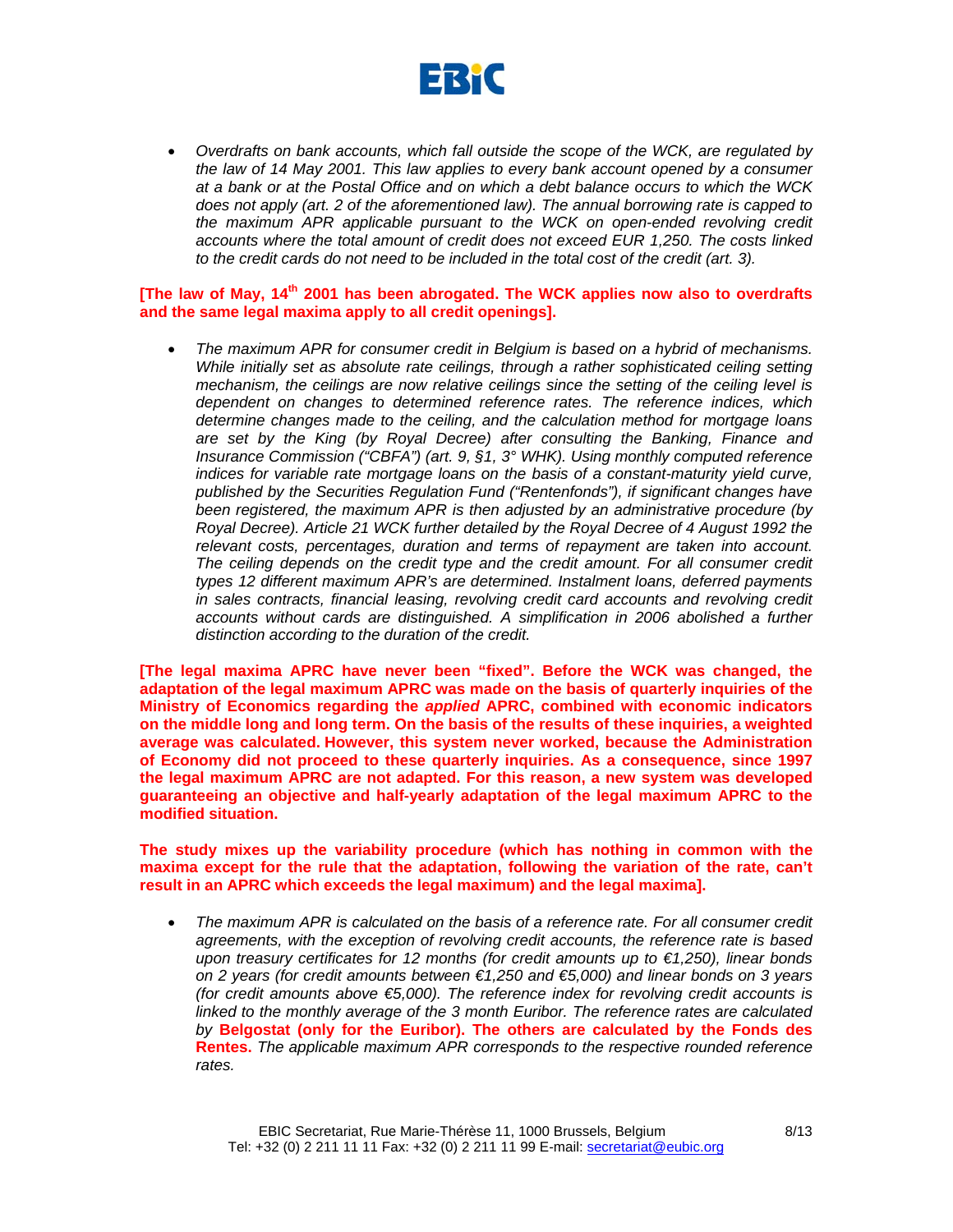

**[Following the adaptation of the WCK, resulting from the CCD transposition, the WCK applies now to account overdrafts. Legal maxima apply similarly to account overdrafts as for any other classical credit opening].** 

• *Finally, the maximum borrowing rate for overdrafts on bank accounts, which are regulated by the law of 14 May 2001 on overdrafts on bank accounts, is currently 11%. The maximum APR's are also published in the Official Journal. For variable rate mortgage loans, the reference indices are published monthly in the Belgian Official* Journal. The current reference indices are also publicly available on the websites of the *Securities Regulation Fund and of the Banking, Finance and Insurance Commission.* 

**[The law of May, 14th 2001 has been abrogated. The WCK applies now also to the overdrafts and the same legal maxima apply to all credit openings].** 

## **Lithuania**

## **1.1.3 General principles of IRR in national legislation**

• *In Lithuania usury "lupikavimas" is not legally defined*, **however it has been construed in court practice. In addition to doctrine, from 1 April of 2011 statutory restrictions on interest (annual percentage rate of charge) will be applied.** *It shall be presumed*  that credit pricing is not fair, reasonable and balanced if at the moment of conclusion of *credit agreement annual percentage rate of charge exceeds 250 %. This regulation applies to all consumer credit products including "express loans".*

|  |  |  | 1.2.1.1 Types of ceilings – Which Member States and at what levels? – Table 7 |
|--|--|--|-------------------------------------------------------------------------------|
|--|--|--|-------------------------------------------------------------------------------|

| <b>MS with contractual IRR</b><br>(absolute) | <b>MS with contractual IRR</b><br>(relative)                                                                | <b>No IRR</b>                                                                                                          |
|----------------------------------------------|-------------------------------------------------------------------------------------------------------------|------------------------------------------------------------------------------------------------------------------------|
| Greece; Ireland;<br>Malta; Lithuania         | Belgium; France; Germany;<br>Estonia; Italy; Netherlands;<br>Poland; Portugal; Slovakia;<br>Slovenia; Spain | Austria; Bulgaria; Cyprus;<br>Czech Rep; Denmark;<br>Finland; Hungary; Latvia;<br>; Luxembourg;<br>Romania; Sweden; UK |

#### **1.2.1.6 Member States with no special rate ceiling**

Lithuania also has some form of doctrines which may be used to limit high cost credit in contracts.

#### **1.2.2.2 Statutory default interest rates**

Lithuania has explicit default interest rate ceilings.

#### **1.2.2.3 Default interest rate ceilings**

From 1 April 2011 there are explicit default interest rate ceilings in Lithuania- 0,05 % from the default amount per day.

• *To give an example, in Lithuania the parties may agree a default interest rate in the contract but the courts have the right to reduce unreasonable or obviously excessive* 

EBIC Secretariat, Rue Marie-Thérèse 11, 1000 Brussels, Belgium Tel: +32 (0) 2 211 11 11 Fax: +32 (0) 2 211 11 99 E-mail: secretariat@eubic.org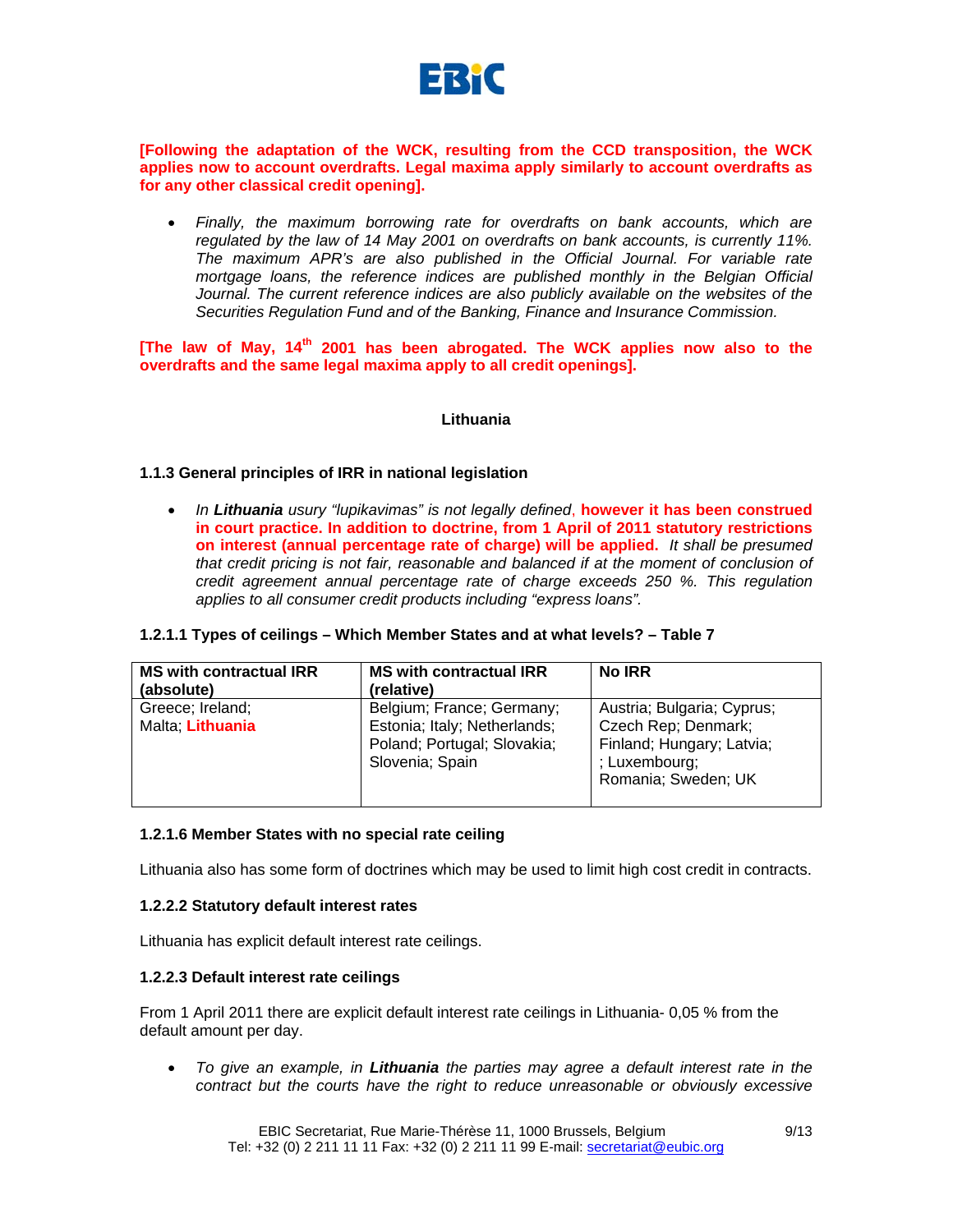

*default interest rates under art 6.73 of the Lithuanian civil code. Until 2008, it was practice*  for the courts typically to reduce default interest rates to 0.02% per day. Currently, there *is a trend to move away from this practice and increase the level to which default rates are reduced* **upon evaluation of all circumstances (0,1 % default interest rate has been approved). From 1 April 2011 statutory ceilings will take legal effect – 0,05% per day.**

# **1.2.2.4. Overview: levels of default interest rate ceilings and statutory default interest rate – Table 17**

| <b>Member State</b> | Default-IR<br>Ceiling | <b>Statutory</b><br>default IR for<br>consumer credit | <b>Default IR</b><br><b>Ceiling Example</b> | <b>Comments</b>                             |
|---------------------|-----------------------|-------------------------------------------------------|---------------------------------------------|---------------------------------------------|
| Lithuania           | $0.05\%$ per day      | 5 % (fixed)                                           |                                             | Usury legislation<br>might be<br>applicable |

# **1.3.4.1 General restrictions**

Lithuania has restrictions on fees.

# **1.4.3 Small amounts of credit – Table 23**

| Country   | <b>Included Disclosure/IRR</b> | Remark                                                             |
|-----------|--------------------------------|--------------------------------------------------------------------|
| Lithuania | Yes/Yes                        | The <b>adopted</b> Consumer Credit<br>Law will regulate all loans. |

# **1.4.4 Short-term loans**

• *The Directive also addresses short-term loans for less than one month (Art. 2 (2) i) or three months (Art. 2 (3)) if certain other conditions are also met. This has led to a number of different exemptions for both credit disclosure law and IRR which, in some countries, resemble the regulatory provision in Latvia, Estonia, Netherlands, Sweden, Bulgaria. Czech Republic,* **Lithuania***, Luxembourg for small loans.*

# **1.4.5.1 General principles of good morals and bona fide**

In Lithuania, new consumer credit law also provides that the annual charge rate can be reduced by public authority responsible for consumer protection during investigation of disputes as well as by court.

# **United-Kingdom**

# **1.1.3.4 Philosophy of regulation**

• Product regulation

*Specific rate ceilings: with regard to certain unwanted forms of credit such as the limits on overdraft credit in Spain, or in order to make certain forms of credit more affordable, for example pawnshop credit in Germany, small business loans in France or loans from Credit Unions* (**26.8% since 2006**) *in Ireland and the UK.*

10/13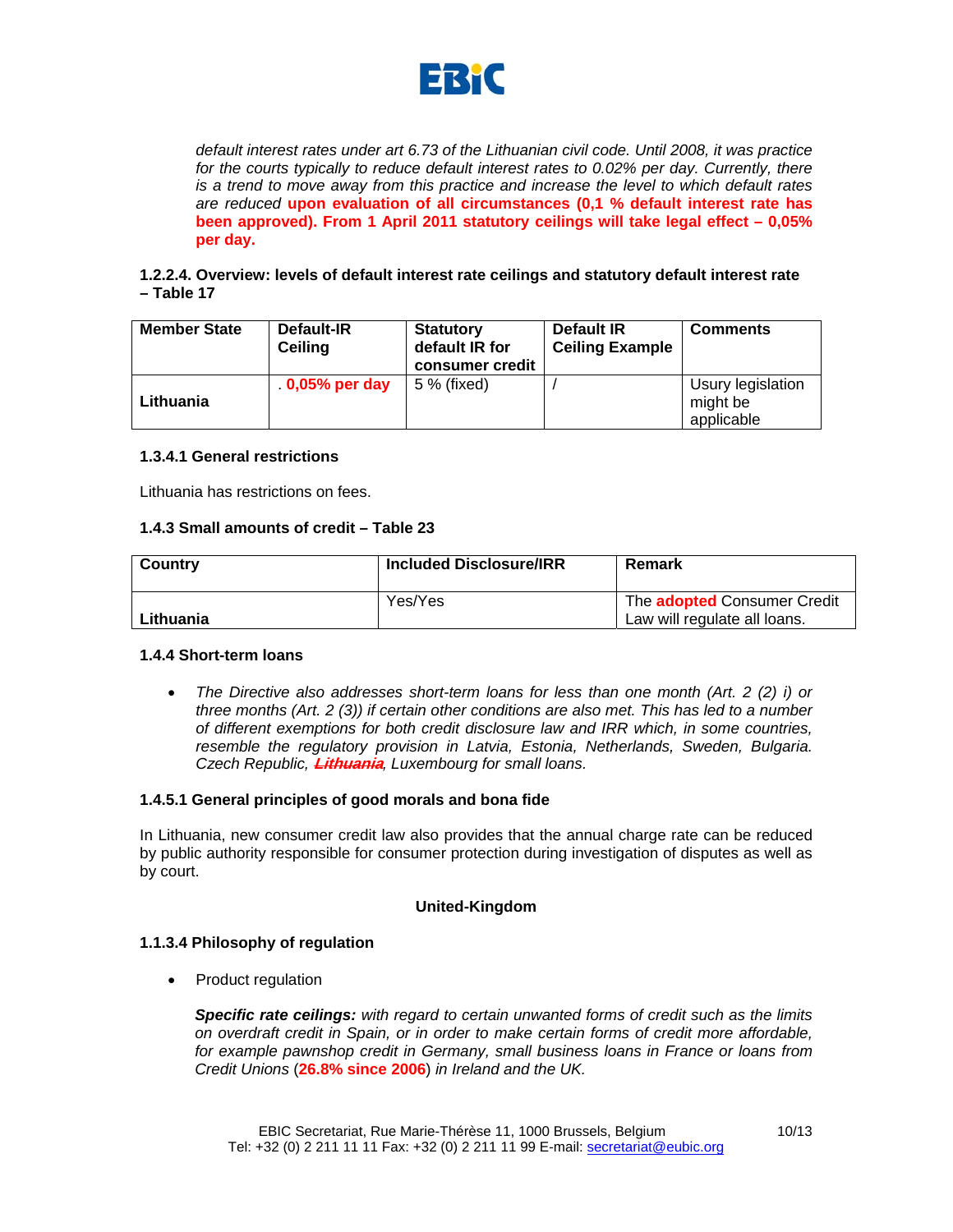

# **1.3 Other cost relevant factors**

• *Payment Protection Insurance premiums in consumer credit have generally to be advanced in one single payment. This opens the product for additional financing since the consumer needs a credit to be able to pay this premium in a lump sum. This practice has raised concern especially in the UK. But still the general exemption if the insurance is not "non obligatory" from its integration into the APRC also counts for these finance charges. Payment Protection Insurance has thus developed into a general outsourcing of credit risks at the cost of the consumer. The products are disadvantageous, extremely costly and applied inappropriately and to that extent, far too often.* 

**[The inference here is that somehow you will be granted cheaper credit if you take out insurance. We do not recognise this to be the case. This is not a fact; this is an opinion which contradicts the EU Cross-selling study].** 

## **1.3.3 Variability of interest rates**

• *In the UK, all types of loans, mortgages, credit cards, personal loans* **are sold without** *caps*.

## **1.4.2 Implementation of CCD 2008**

• *In some Member States, implementation of the CCD 2008 had an effect on additional types of credit which will be newly regulated as a result of its implementation. New regulation affecting* […] credit intermediaries (**UK**),

**We are not aware that credit intermediaries had become "newly regulated" as a result of CCD 2008. Under the Consumer Credit Act (CCA), credit intermediaries are required to hold a consumer credit licence.** 

# *(2) Do you think IRR policies are justified? Why? Under which conditions?*

Interest rate restrictions policies may be justified by local market characteristics as well as by historical and cultural factors. No uniform justification can be provided as underlying rational and technical systems widely vary across European countries.

*(3) Do you agree with the conclusions of the analysis of the 12 hypothesis examined in the study?* 

As a general remark, we believe that the consultants' economic analysis provides interesting information though remaining broadly theoretical. Beyond the existence of interest rate restrictions, a particular focus on the different impacts of the various mechanisms in place could have been better highlighted. The heterogeneity of restrictions in place across Europe makes it difficult to draw uniform conclusions and go beyond global trends.

*(4) Do you think that IRR are a barrier to the EU credit market integration?* 

Statutory interest rate restrictions along with subjective controls of credit contracts by local jurisdictions diverge across EU Member States. We believe that these divergences can largely be explained by distinct national cultural preferences. Fundamentally it corresponds to different cultural approaches towards access, use of credit products and regulation of lending activities.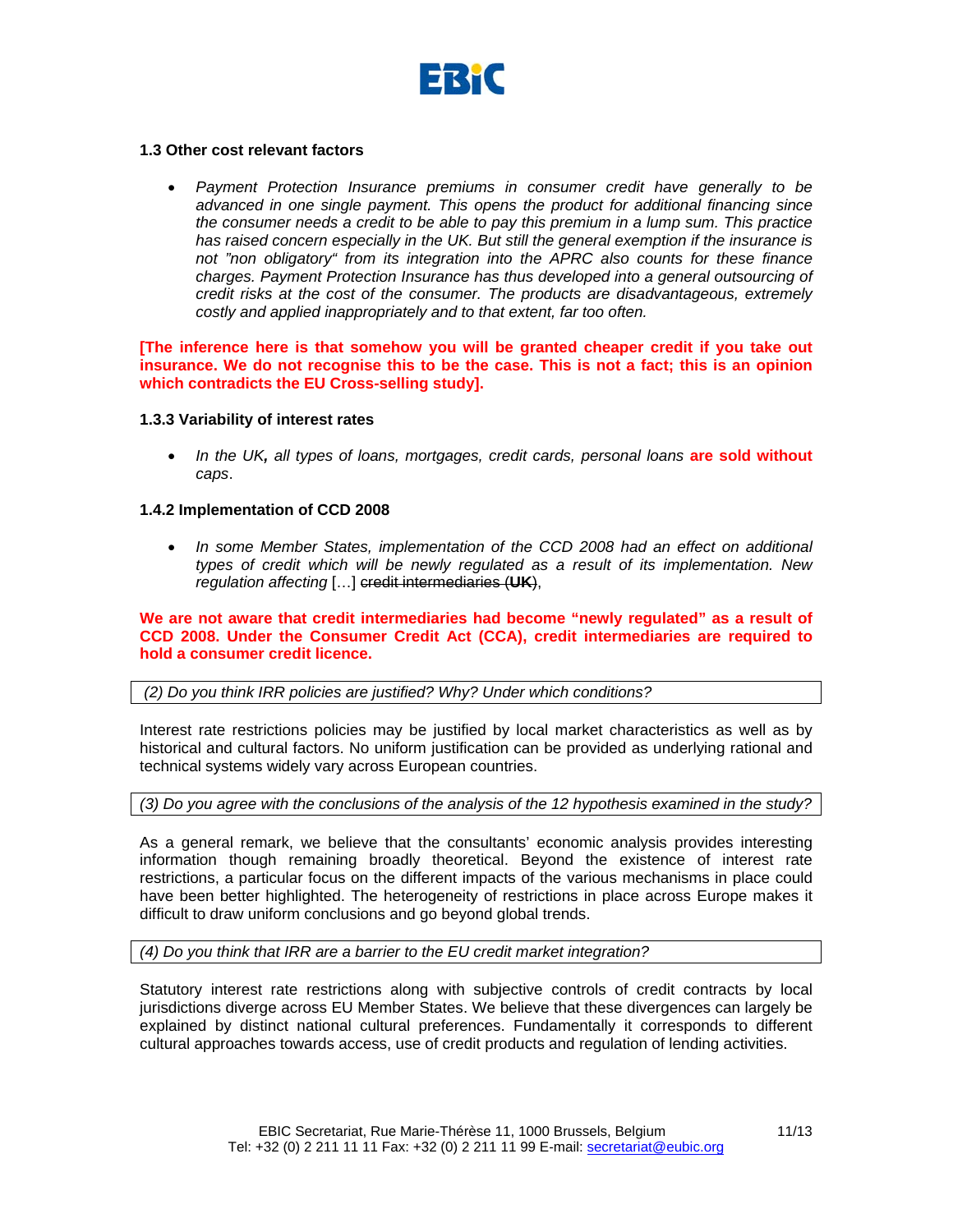

Direct cross-border lending concerns a limited number of institutions and, in all cases, an extremely small proportion of overall outstanding credit because credit markets are presently local/domestic. However, indirect cross border lending through mergers/acquisitions and establishments of branches or subsidiaries has played and is still playing a key role in the development of a European wide credit market.

Divergences in interest rate restrictions have to be taken into account by providers when expanding their activities across borders. However we believe that rate restrictions are only one of the characteristics that have to be taken into account by lenders. Other factors include differences in languages, currencies, cost of risk, cost of funding, consumers' needs, contractual standards and regulatory frameworks for debt recovery (including transparency of debtors' assets).

Clarity of regulations and legal certainty are the key drivers of credit providers' business policy across the EU. Therefore, we do not believe that the diversity of policy of interest rate restrictions has a decisive impact on lenders' cross-border trade strategy and therefore on the EU credit market integration.

*(5) Which would be the impact, at social and consumer level, of a ban of IRR?* 

We believe that a ban of interest rate restrictions could not be considered in many European countries. The industry would not support the profound technical changes that such a ban would imply in those countries that currently experience rate restrictions.

*(6) What system/type of IRR, if any, do you find is most appropriate/ effective to prevent potential consumer over-indebtedness? Please describe.* 

*(7) What system/type of IRR, if any, do you find has less negative effects in terms of limiting the access to credit? Please describe.* 

Given the local underlying rational of interest rate restrictions and diverging market characteristics, it is impossible to provide a simple and uniform response to these questions.

As evidenced by the IFF/ZEW study there is no proven correlation between interest rate restrictions and local levels of over-indebtedness. Further work would have to be carried out in this field including the set-up of common measurement mechanisms to further extrapolate on this issue.

In terms of regulatory approach towards over-indebtedness, a key tool is to ensure the performance by all institutions of robust creditworthiness assessments. In this context, access to relevant databases is of key importance. We however recall that most loan repayment difficulties are due to unexpected changes in personal circumstances (death, illness, unemployment, divorce). Identification of most suitable prevention mechanisms would require targeted discussions involving all parties concerned.

We do not believe that specific systems of interest rate restrictions would have less negative effects in terms of market exclusion. However, it is clear that those systems providing for sufficient flexibility and based on market practices and characteristics are to be the less disruptive.

12/13